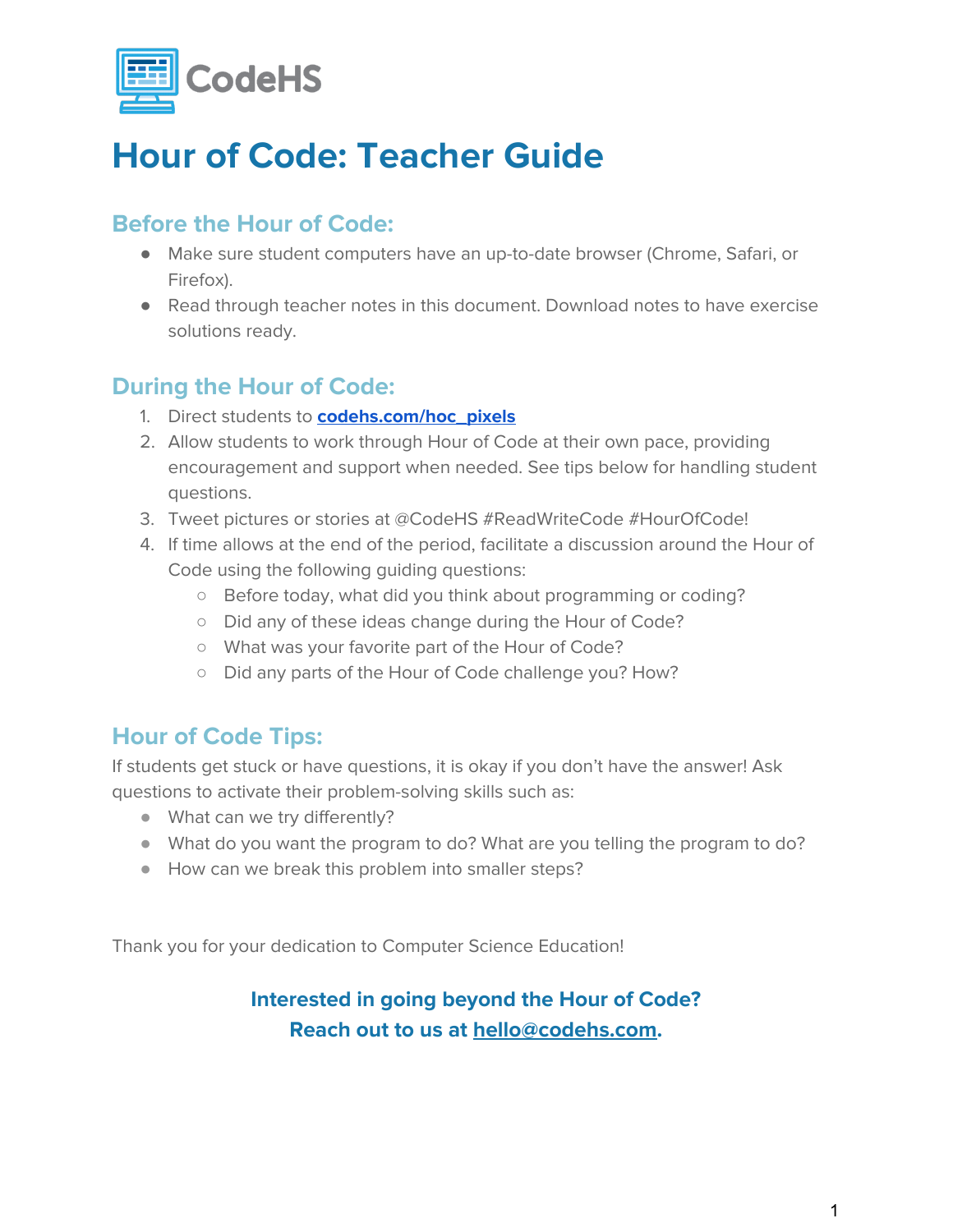

In this Hour of Code, students will learn how computers break down images into concrete values that can be stored. Students will learn how images are represented digitally using pixels.

#### **Objective**

Students will be able to…

- Describe how computers encode images as data
- Create color and black-and-white images by encoding pixels with hexadecimal and binary color values

#### **Link to Activity: [codehs.com/hoc\\_pixels](http://codehs.com/hoc_pixels)**

#### **Discussion Questions**

- How are images displayed and stored on computers?
- What is binary? How is binary used to create digital images?

### **Exercise Solutions**

| <b>Checkerboard</b> |                                                                                              |  |  |  |
|---------------------|----------------------------------------------------------------------------------------------|--|--|--|
| <b>Description</b>  | Using the pixel tool, type out the binary encoding for a black and white<br>checkerboard.    |  |  |  |
| <b>Motivation</b>   | Students learn how to use the pixel tool to type our binary encoding for visuals.            |  |  |  |
| <b>Solution</b>     | 01010101<br>10101010<br>01010101<br>10101010<br>01010101<br>10101010<br>01010101<br>10101010 |  |  |  |
| Common              | Where is the pixel picker?                                                                   |  |  |  |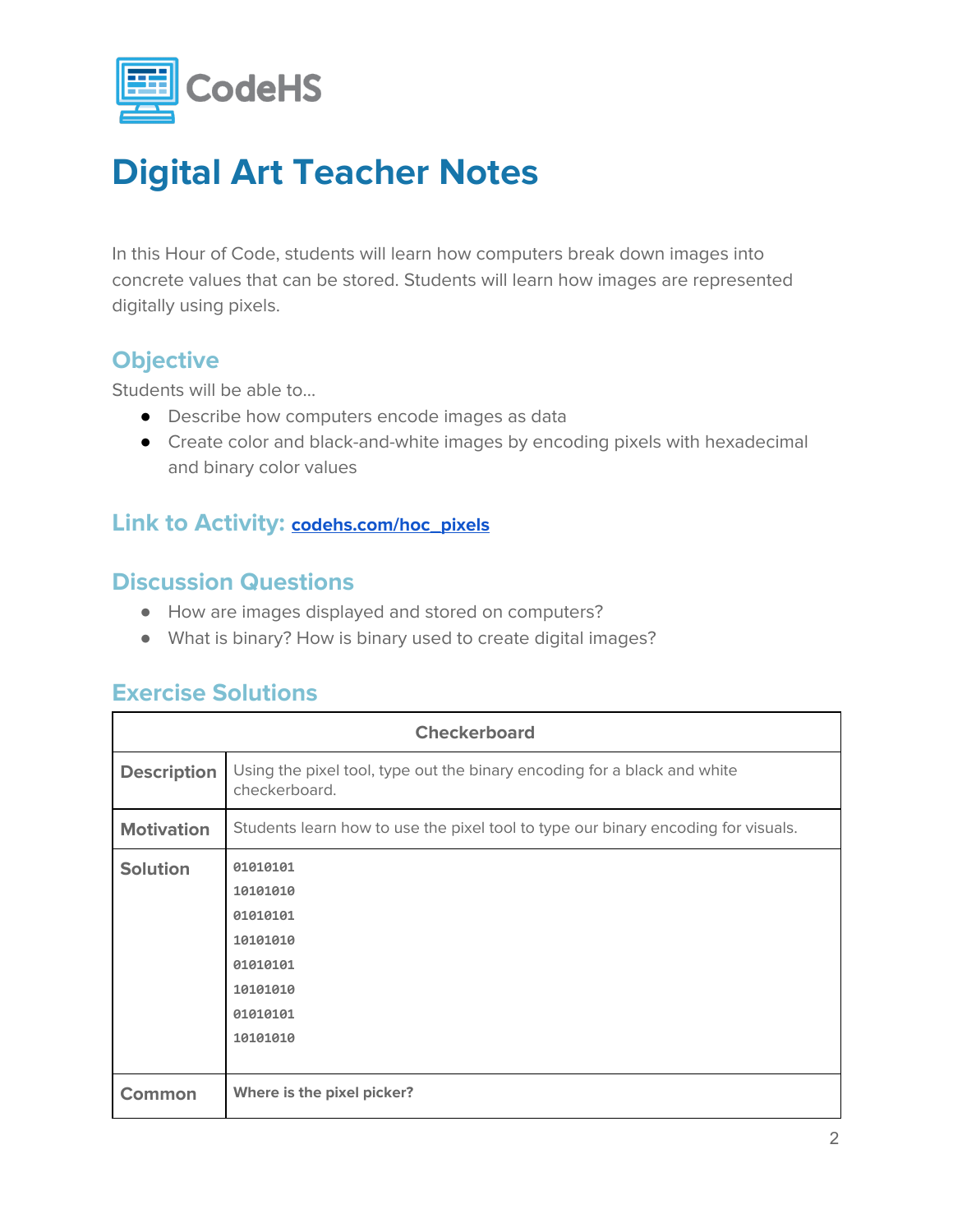

**Questions** On the left-hand side of the screen.

|                    | Ladder                                                                                     |  |  |  |  |  |  |
|--------------------|--------------------------------------------------------------------------------------------|--|--|--|--|--|--|
| <b>Description</b> | In this exercise, create an image of a ladder that has a height of 20 and a width of<br>5. |  |  |  |  |  |  |
| <b>Motivation</b>  | Students practice using the pixel tool to type out binary encoding for visuals.            |  |  |  |  |  |  |
| <b>Solution</b>    | 01110                                                                                      |  |  |  |  |  |  |
|                    | 01110                                                                                      |  |  |  |  |  |  |
|                    | 00000                                                                                      |  |  |  |  |  |  |
|                    | 01110                                                                                      |  |  |  |  |  |  |
|                    | 01110                                                                                      |  |  |  |  |  |  |
|                    | 00000                                                                                      |  |  |  |  |  |  |
|                    | 01110                                                                                      |  |  |  |  |  |  |
|                    | 01110                                                                                      |  |  |  |  |  |  |
|                    | 00000                                                                                      |  |  |  |  |  |  |
|                    | 01110                                                                                      |  |  |  |  |  |  |
|                    | 01110                                                                                      |  |  |  |  |  |  |
|                    | 00000                                                                                      |  |  |  |  |  |  |
|                    | 01110                                                                                      |  |  |  |  |  |  |
|                    | 01110                                                                                      |  |  |  |  |  |  |
|                    | 00000                                                                                      |  |  |  |  |  |  |
|                    | 01110                                                                                      |  |  |  |  |  |  |
|                    | 01110                                                                                      |  |  |  |  |  |  |
|                    | 00000                                                                                      |  |  |  |  |  |  |
|                    | 01110                                                                                      |  |  |  |  |  |  |
|                    | 01110                                                                                      |  |  |  |  |  |  |
|                    |                                                                                            |  |  |  |  |  |  |
| <b>Common</b>      | Where is the pixel picker?                                                                 |  |  |  |  |  |  |
| <b>Questions</b>   | The left-hand-side of the screen.                                                          |  |  |  |  |  |  |
|                    |                                                                                            |  |  |  |  |  |  |
|                    | Students don't know where to start                                                         |  |  |  |  |  |  |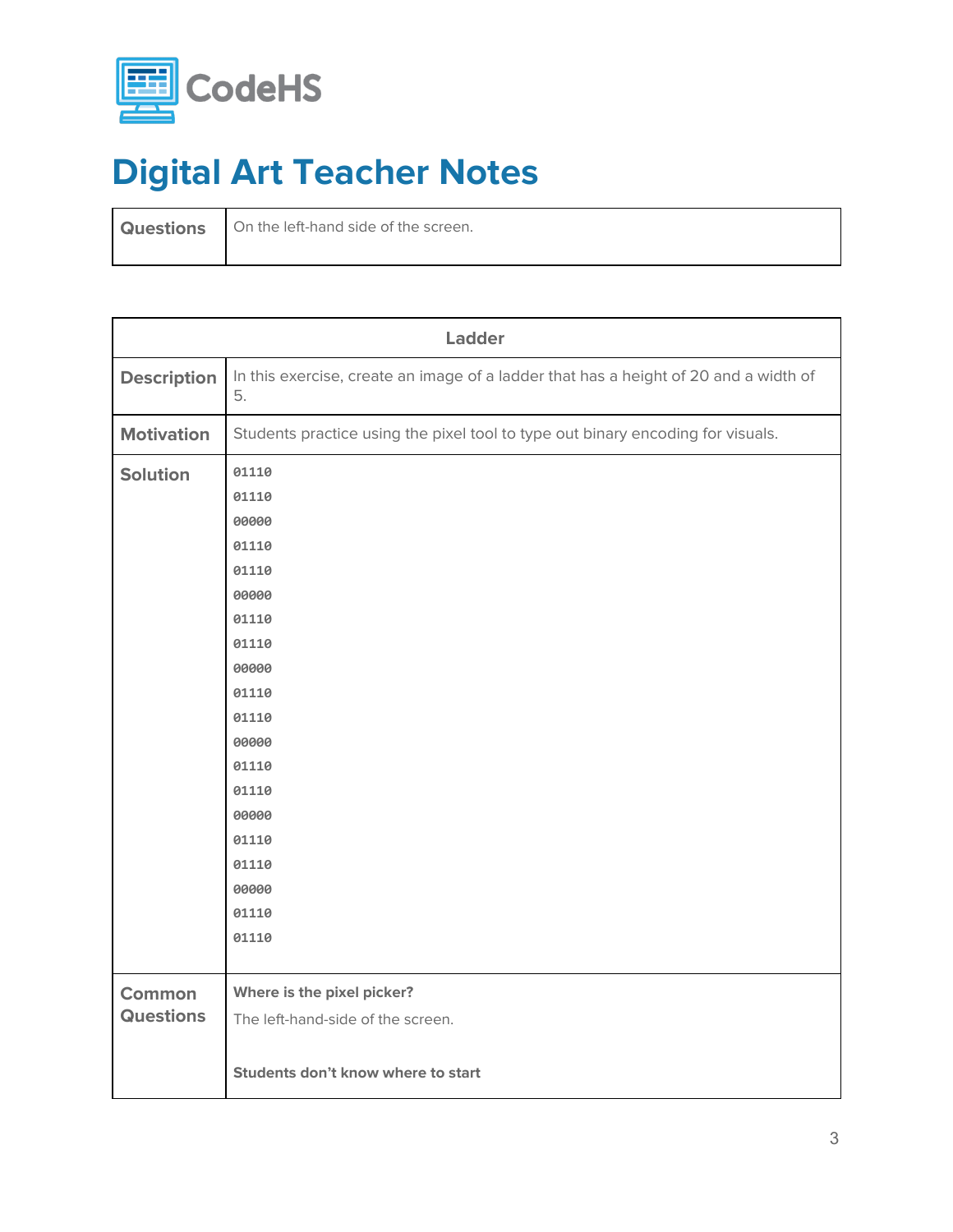

Students can start typing binary digits (0 or 1) into the editor. The display will change on the right depending on the digit.

| <b>Create an Image</b>            |                                                                                                                                                |  |  |  |
|-----------------------------------|------------------------------------------------------------------------------------------------------------------------------------------------|--|--|--|
| <b>Description</b>                | You have a blank canvas, create whatever image you'd like! Play around with the<br>width and height as well, not all images need to be square. |  |  |  |
| <b>Motivation</b>                 | Students practice using the pixel tool to type out binary encoding for visuals.                                                                |  |  |  |
| <b>Solution</b>                   | Varies                                                                                                                                         |  |  |  |
| <b>Common</b><br><b>Questions</b> | Where is the pixel picker?<br>The left-hand-side of the screen.                                                                                |  |  |  |

| <b>Exploring RGB</b>              |                                                                                                                                                                                                     |  |  |  |
|-----------------------------------|-----------------------------------------------------------------------------------------------------------------------------------------------------------------------------------------------------|--|--|--|
| <b>Description</b>                | Try adding a blue pixel to the screen                                                                                                                                                               |  |  |  |
| <b>Motivation</b>                 | Students learn about representing colors in hexadecimal.                                                                                                                                            |  |  |  |
| <b>Solution</b>                   | 0000ff                                                                                                                                                                                              |  |  |  |
| <b>Common</b><br><b>Questions</b> | The key isn't changing<br>Besides dragging the bar on the side to change the colors in the square, you must also<br>drag the little black dot on the square so that the key displays the RGB value. |  |  |  |

| <b>Making Yellow</b> |                                                                                                                                                                        |  |  |  |
|----------------------|------------------------------------------------------------------------------------------------------------------------------------------------------------------------|--|--|--|
|                      | <b>Description</b> Your challenge in this problem is to make the color yellow. Which color channels<br>are turned "on" and which are turned "off" to represent yellow? |  |  |  |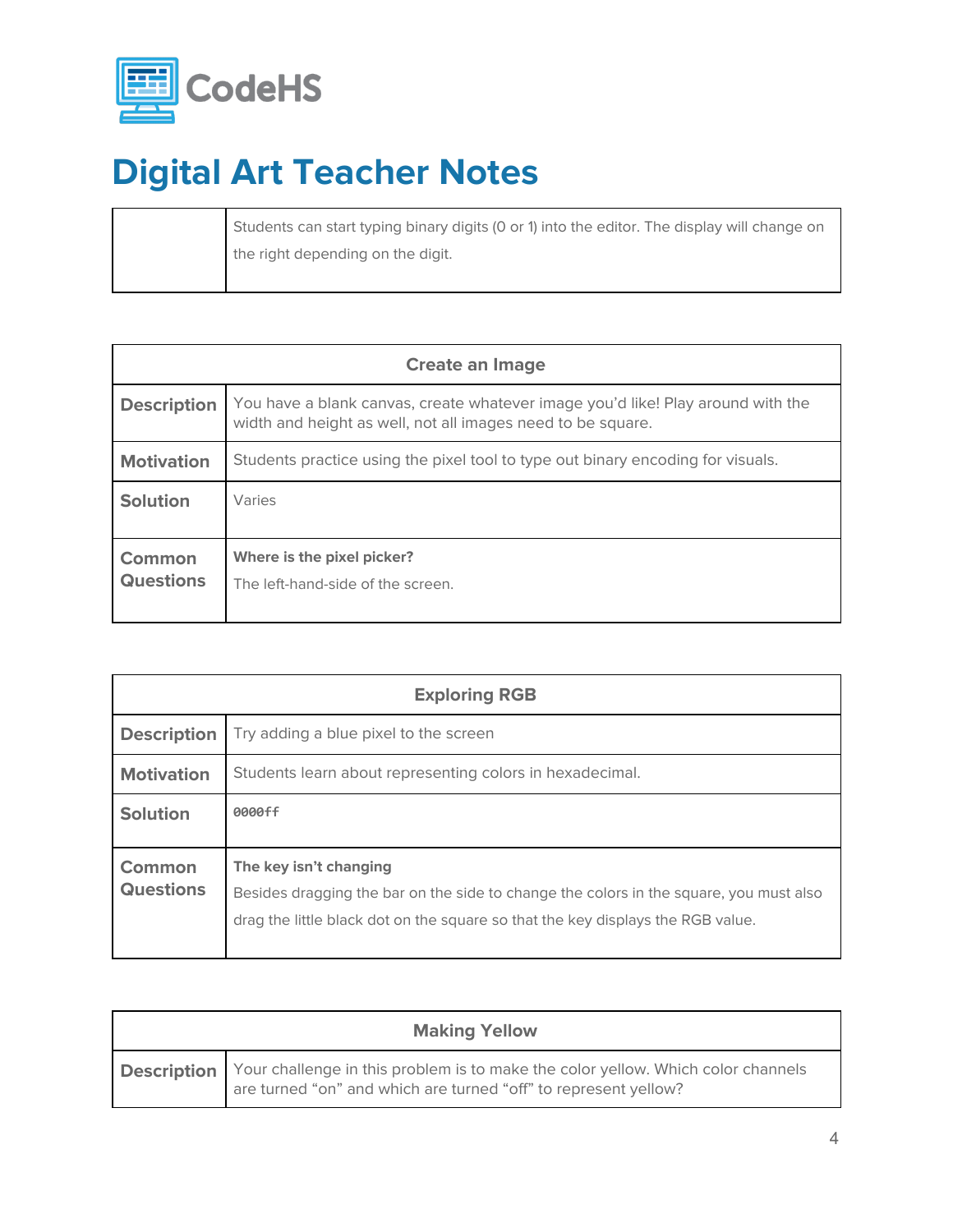

|                            | Why do you think that's the case?                                                                                                                                                                   |  |  |  |  |  |
|----------------------------|-----------------------------------------------------------------------------------------------------------------------------------------------------------------------------------------------------|--|--|--|--|--|
| <b>Motivation</b>          | Students learn about representing colors in hexadecimal.                                                                                                                                            |  |  |  |  |  |
| <b>Solution</b>            | FFFF00                                                                                                                                                                                              |  |  |  |  |  |
| Common<br><b>Questions</b> | The key isn't changing<br>Besides dragging the bar on the side to change the colors in the square, you must also<br>drag the little black dot on the square so that the key displays the RGB value. |  |  |  |  |  |
|                            |                                                                                                                                                                                                     |  |  |  |  |  |

| <b>Rainbow</b>             |                                                                                                                                                                                                                                                                                                                                                                                                                                                                                             |  |  |  |  |                                |                      |                                                          |
|----------------------------|---------------------------------------------------------------------------------------------------------------------------------------------------------------------------------------------------------------------------------------------------------------------------------------------------------------------------------------------------------------------------------------------------------------------------------------------------------------------------------------------|--|--|--|--|--------------------------------|----------------------|----------------------------------------------------------|
| <b>Description</b>         | The goal of this exercise is to make a pixel rainbow.<br>For an extra challenge, try to make a full rainbow arc.                                                                                                                                                                                                                                                                                                                                                                            |  |  |  |  |                                |                      |                                                          |
| <b>Motivation</b>          | This exercise allows students to explore using for loops by starting with a familiar<br>problem. Students must find the pattern in building a staircase so they can put the<br>right code in the for loop.                                                                                                                                                                                                                                                                                  |  |  |  |  |                                |                      |                                                          |
| <b>Solution</b>            | ffffff ffffff ffffff ffffff ffffff<br>ff8000 ff8000 ff8000 ff0000 ffffff ffffff ffffff ff0000<br>ff8000 ffff00 ffff00 ffff00 ffff00 ff8000 ff0000 fffffff<br>ff0000 ff8000 ffff00 00ff00 00ff00 00ff00 00ff00 ffff00<br>ff8000 ff0000 ff8000 ffff00 00ff00<br>0000ff 00ff00 ffff00 ff8000 ffff00 00ff00 0000ff<br>8000ff 8000ff 8000ff 0000ff 00ff00 ffff00 00ff00<br>8000ff ffffff ffffff ffffff ffffff 8000ff 0000ff<br>0000ff 8000ff ffffff ffffff ffffff<br>ffffff ffffff ffffff 8000ff |  |  |  |  | 0000ff 0000ff<br>ffffff ffffff | ff0000 ff0000 ff0000 | ffffff<br>0000ff<br>8000ff<br>0000ff<br>00ff00<br>ffffff |
| Common<br><b>Questions</b> | The key isn't changing<br>Besides dragging the bar on the side to change the colors in the square, you must also<br>drag the little black dot on the square so that the key displays the RGB value.                                                                                                                                                                                                                                                                                         |  |  |  |  |                                |                      |                                                          |